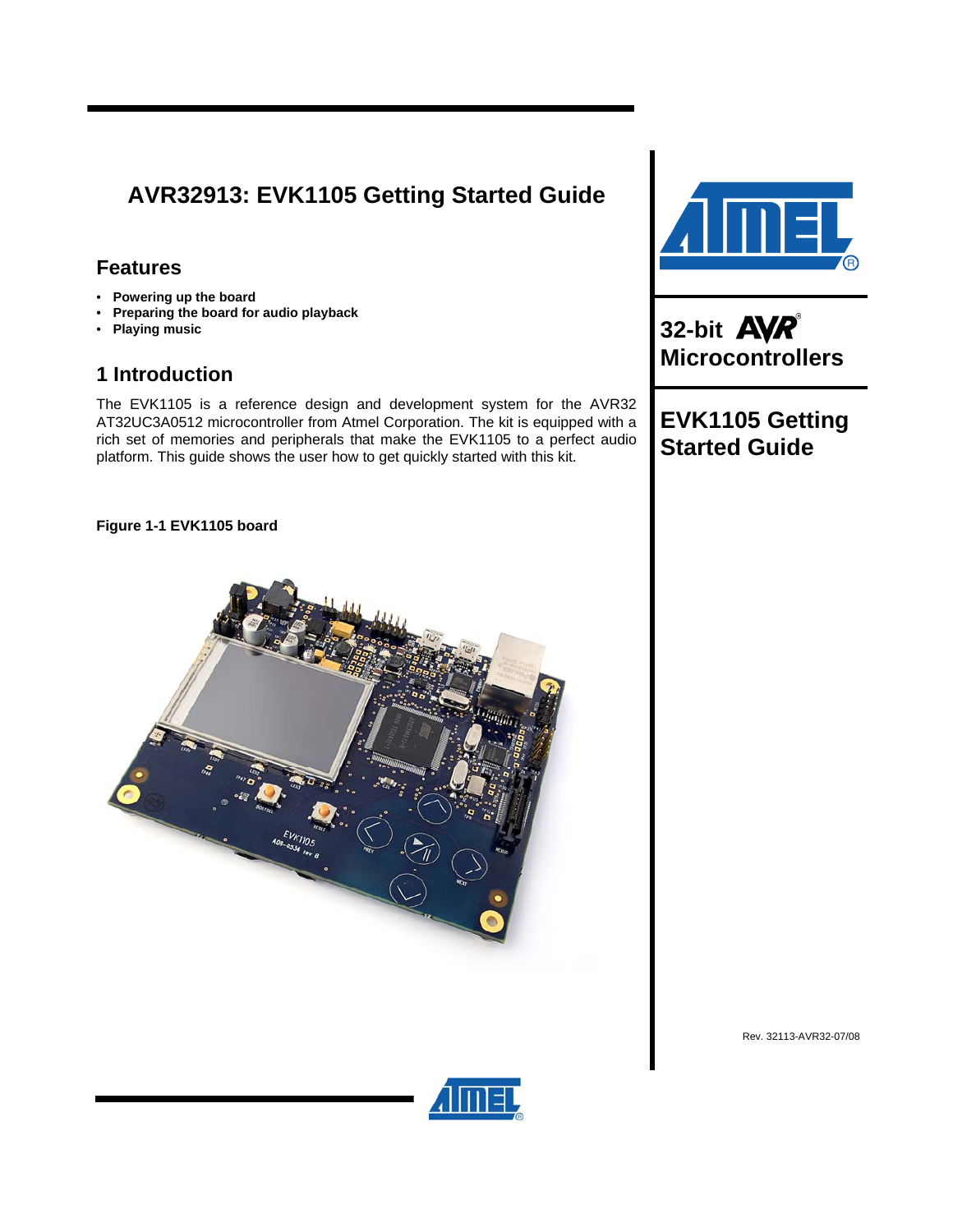

### **2 Powering up the board**

The EVK1105 offers three interfaces to power the board, from one of the two USB interfaces or from an external source connected to the header J1. The board can be powered from 3 different sources, external power supply, "USB VCP" and "USB USER" connector. If two power sources are applied at the same time the following priorities are used to select the current valid power source:

- 1. External power supply (header J1)
- 2. USB VCP
- 3. USB USER

That means that if an external power supply is connected to the board it has the highest priority and will therefore serve as current power supply. Other power supplies that are connected to the board at the same time will be ignored.

The input range on the external power supply header is from 3.3V to 5V. In order to be able to supply external USB devices that are connected to the board the minimal power supply specification should be 5V, 1A. This ensures that the board will work properly if a USB device is connected that needs the maximum allowed 500mA as specified in the USB specification. It is not possible to draw that amount of current from the host through a normal USB cable but there are cables available that can be connected to two hosts (such a cable is not a kit content).

In order to play music from a mass-storage device it is enough to power the board from the USB VCP connector. Use the "Mini-B plug to std-A plug 1.5m USB2.0" cable that is included in the kit and connect it between the host and the board USB VCP connector.



**Figure 2-1** Possible power input interfaces on the EVK1105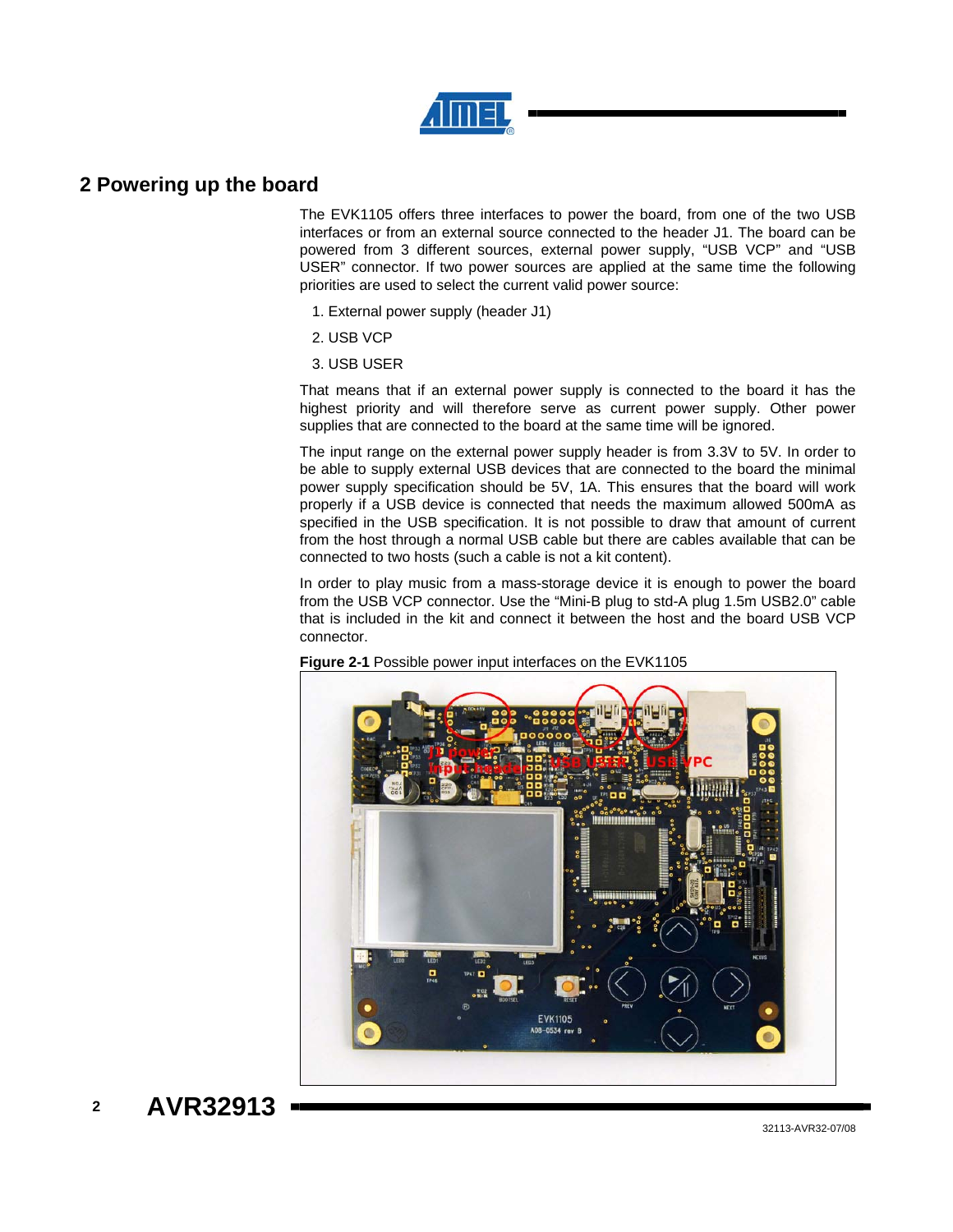More information about the different power inputs is available in the hardware user's guide.

When the board is powered the green LED, marked with "PWR", will light up and the default board firmware will start to run.

## **3 Preparing the board for audio playback**

In order to play some music a USB mass-storage device must be connected to the "USB USER" connector by using the "Mini-A plug to std-A receptacle" adaptor cable. The adaptor cable is a kit content.

The default audio output should be configured to use the on board codec and thus the jumpers on J6 should be set as indicated in the figure if not already set up like this.





Connect a headphone or speaker to the jack in order to listen to the music.

# **4 Browsing the disk and playing music**

After a mass-storage device has been connected to the USB-USER port the player enters the disk browsing view. To control the application the touch sensors can be used that are marked in the Figure 4-1.

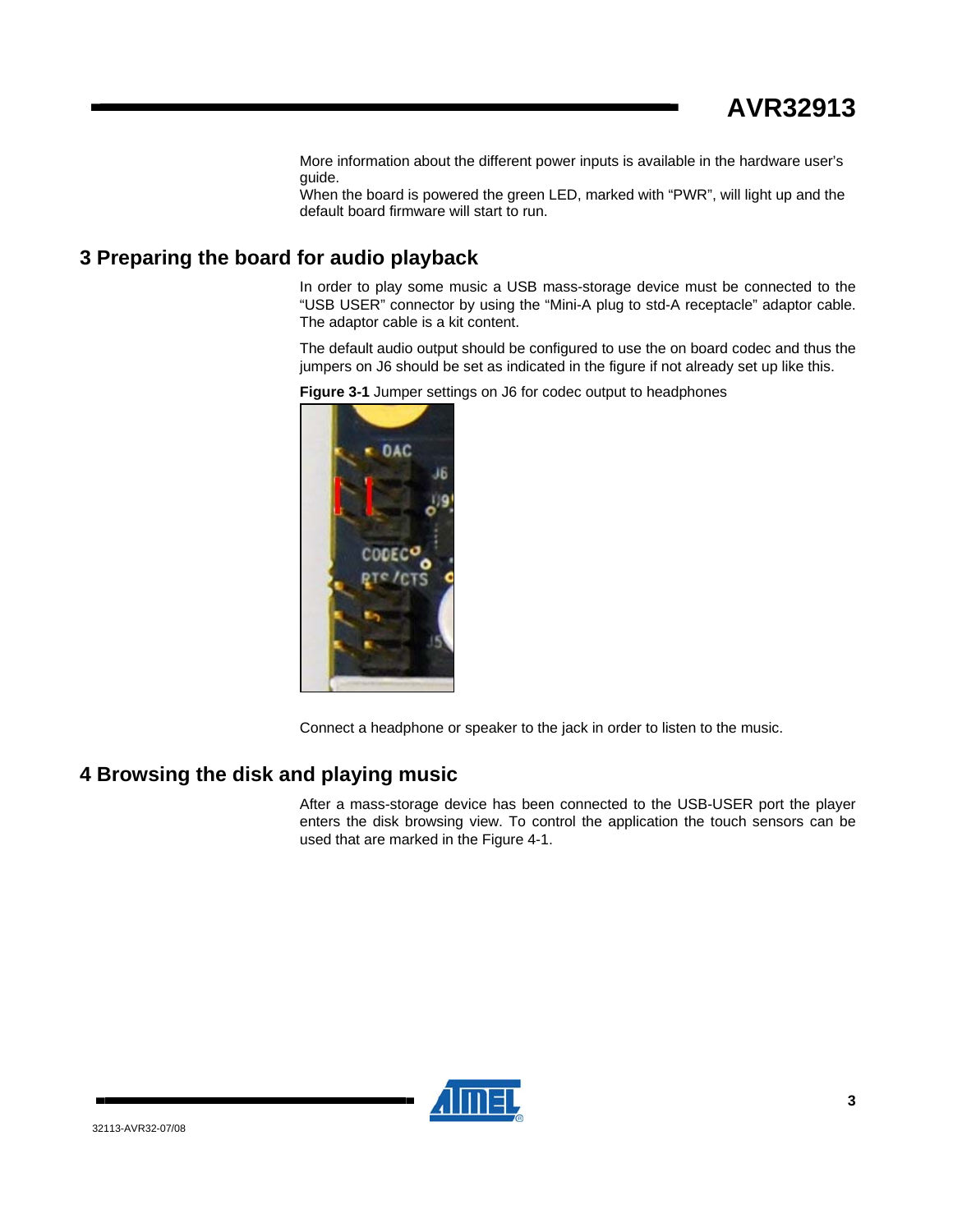





#### **4.1 Disk browsing view**

In this view it is possible to browse the storage media but only MP3 files and directories will be shown. Use the touch sensors to browse the storage media for the music file or playlist you want to play.

- UP: Browse the file list up.
- **DOWN: Browse the file list down**
- LEFT: Enter the parent directory. If the user is in the root directory of the current selected storage media a touch of this button will result in a menu which lets the user select a storage media.
- RIGHT: Enter a subdirectory or play the currently selected file or playlist.
- **CENTER: Play the currently selected file or playlist.**

By playing a file or a playlist the audio player will change its view from the disk view to the play view.

### **4.2 Play view**

Following functionality have the touch sensors in the play view.

- UP: Increase the volume.
- DOWN: Decrease the volume.
- LEFT: Play previous song in playlist or on disk.
- RIGHT: Play the next song in playlist or on disk.
- CENTER: If pressed short ( < 2s) pause the current song or play it again if we are in the pause state. If pressed long ( > 2s) enter disk browsing view.

# **4 AVR32913**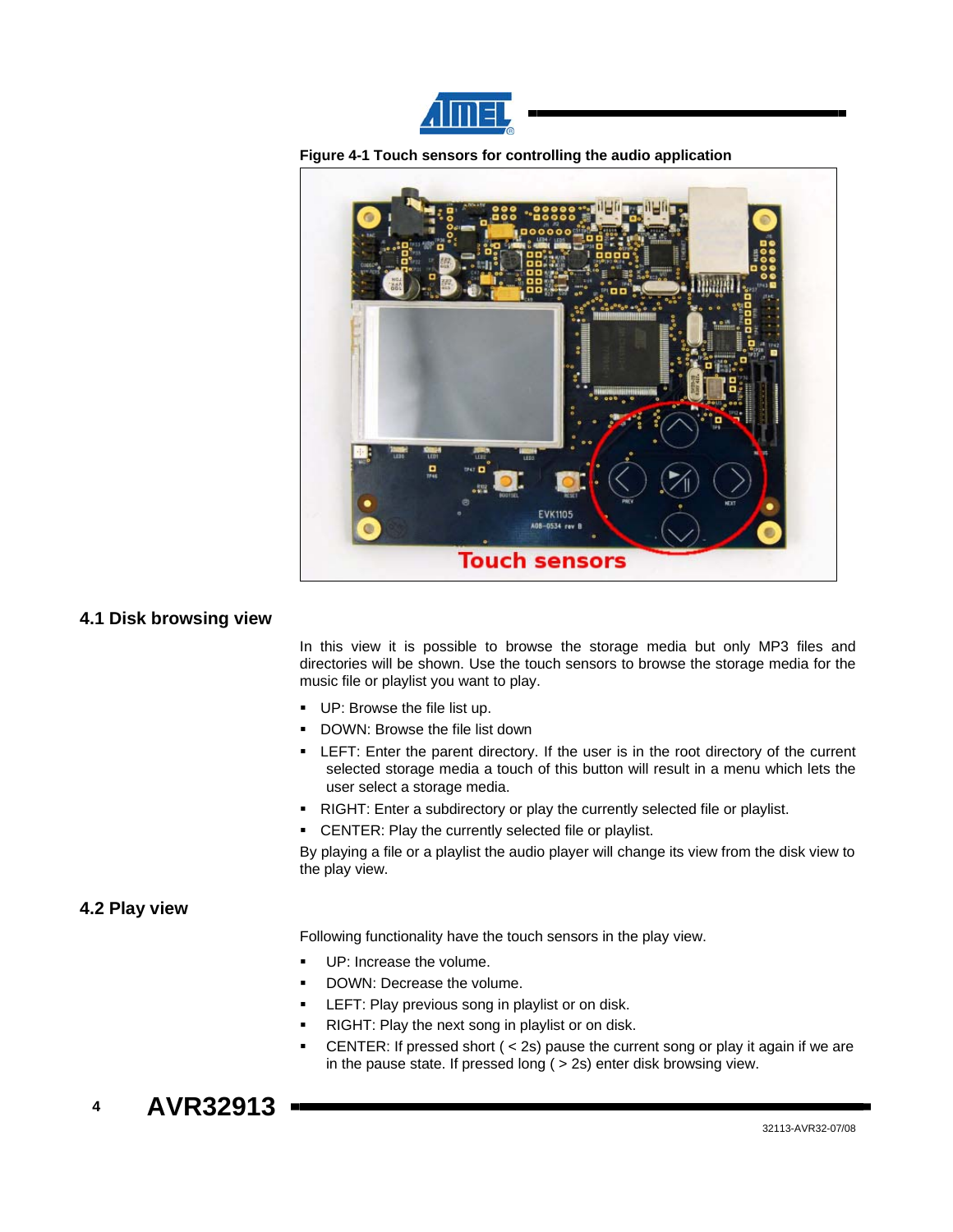# **5 References and further information**

EVK1105 hardware reference: This is included in the AVR32 Studio and on the avrfreaks wiki page (http://www.avrfreaks.net/wiki).

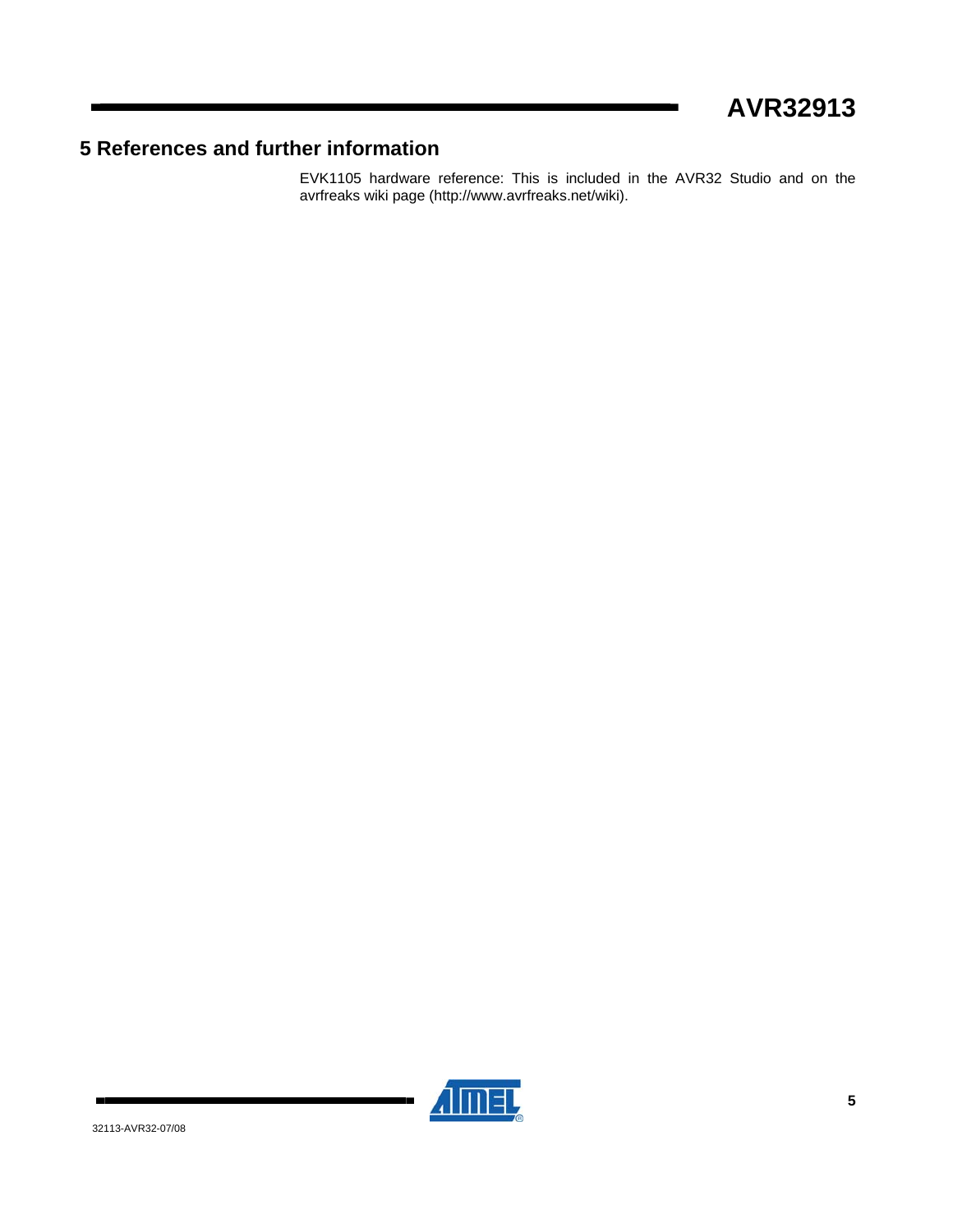

### **6 EVALUATION BOARD/KIT IMPORTANT NOTICE**

This evaluation board/kit is intended for use for **FURTHER ENGINEERING, DEVELOPMENT, DEMONSTRATION, OR EVALUATION PURPOSES ONLY.** It is not a finished product and may not (yet) comply with some or any technical or legal requirements that are applicable to finished products, including, without limitation, directives regarding electromagnetic compatibility, recycling (WEEE), FCC, CE or UL (except as may be otherwise noted on the board/kit). Atmel supplied this board/kit "AS IS," without any warranties, with all faults, at the buyer's and further users' sole risk. The user assumes all responsibility and liability for proper and safe handling of the goods. Further, the user indemnifies Atmel from all claims arising from the handling or use of the goods. Due to the open construction of the product, it is the user's responsibility to take any and all appropriate precautions with regard to electrostatic discharge and any other technical or legal concerns.

EXCEPT TO THE EXTENT OF THE INDEMNITY SET FORTH ABOVE, NEITHER USER NOR ATMEL SHALL BE LIABLE TO EACH OTHER FOR ANY INDIRECT, SPECIAL, INCIDENTAL, OR CONSEQUENTIAL DAMAGES.

No license is granted under any patent right or other intellectual property right of Atmel covering or relating to any machine, process, or combination in which such Atmel products or services might be or are used.

Mailing Address: Atmel Corporation, 2325 Orchard Parkway, San Jose, CA 95131

Copyright © 2008, Atmel Corporation